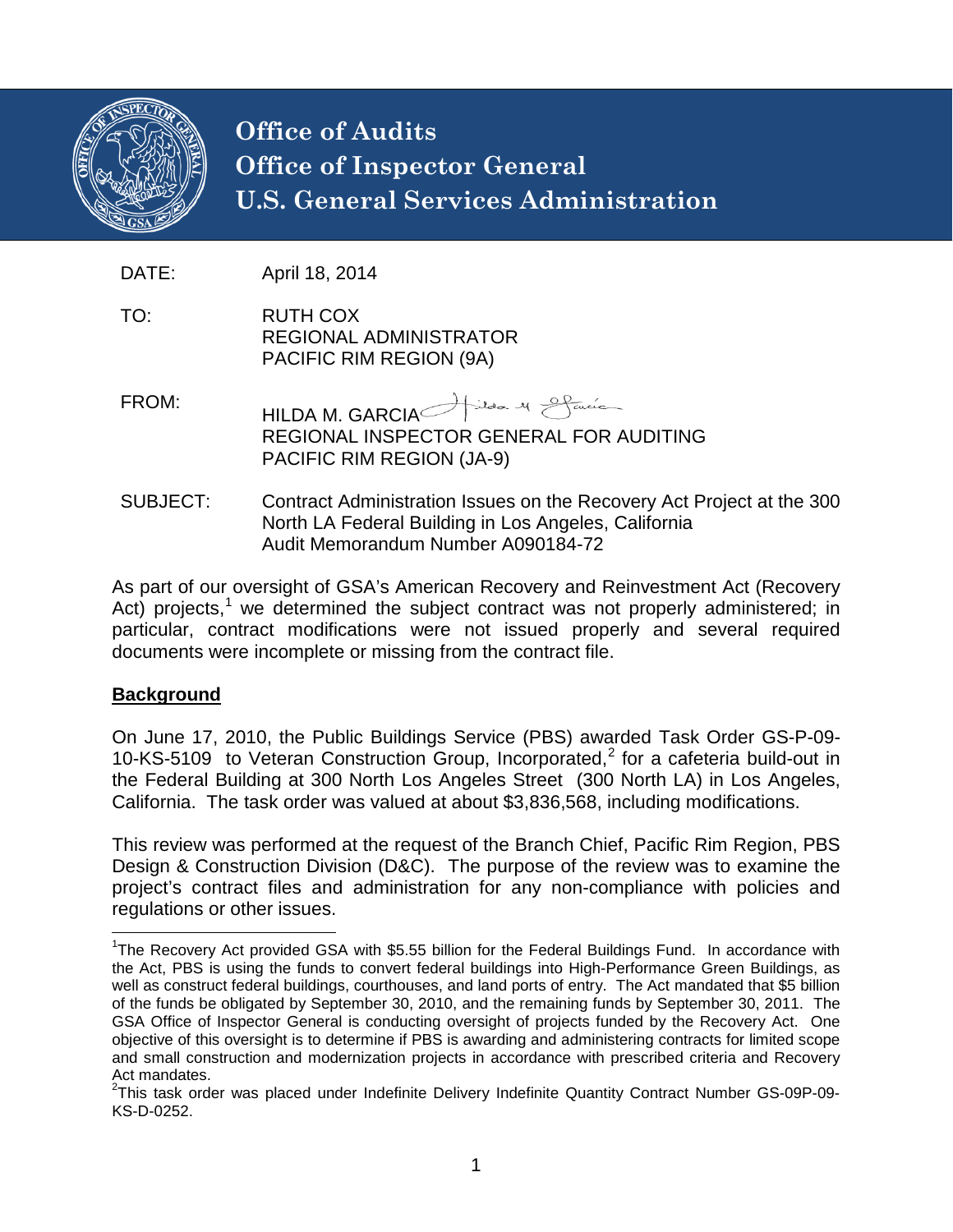The cafeteria upgrade was awarded in 2010 and began in July 2011, with completion scheduled in October 2013. GSA decided to upgrade the cafeteria, focusing on green and sustainability principles, with the goal of obtaining Leadership in Energy and Environmental Design (LEED) certification.[3](#page-1-0) The project was primarily funded through the Recovery Act.

The cafeteria project was originally awarded and managed by the region's PBS Energy and Sustainability Branch of the Facilities Management and Services Programs Division, however, oversight of the cafeteria project was transferred to D&C. The cafeteria project is now substantially completed and D&C is currently collecting close out documentation.

### **Contract Modifications Were Not Administered Properly**

During our review, we found that several contract modifications were not administered properly.

Contract modification PC04 for \$74,855 was not signed by the contractor, as required. Federal Acquisition Regulation 43.103 states: "A bilateral modification is a contract modification that is signed by the contractor and the contracting officer." In this contract, bilateral modifications were used to "make negotiated equitable adjustments resulting from the issuance of a change order." Without the required signature the modification was not properly administered and the price was not set, creating a risk to the government.

In addition, three modifications were effective prior to their issuance. The three modifications to the PBS contract are summarized in Figure 1, below:

| <b>Modification</b><br><b>Number</b> | <b>Effective Date</b> | <b>Signature Date</b> | Amount(s) | <b>Note</b> |
|--------------------------------------|-----------------------|-----------------------|-----------|-------------|
| <b>PS07</b>                          | 02/24/2012            | 06/07/2012            | \$7.119   |             |
| <b>PS08</b>                          | 03/09/2012            | 06/07/2012            | \$63,718  |             |
| <b>PS09</b>                          | 05/25/2012            | 06/07/2012            | \$41,053  |             |

#### **Figure 1 – Contract Modifications**

Note 1- Overall funding of the project up through these modifications includes credits of Recovery Act and non-Recovery Act funds.<sup>[4](#page-1-1)</sup>

These three contract modifications had effective dates in February, March, and May 2012. However, they were not signed by the contracting officer until June 7, 2012. As a

<span id="page-1-0"></span><sup>-&</sup>lt;br>3 <sup>3</sup>LEED consists of a set of rating systems for the design, construction, operation, and maintenance of green buildings. LEED is intended to help building owners and operators be environmentally responsible and use resources efficiently.

<span id="page-1-1"></span><sup>&</sup>lt;sup>4</sup>The non-Recovery Act funds are supplemental project funding and were identified for reporting in accordance with the recommendations in Audit Number A120111/P/R/R14001.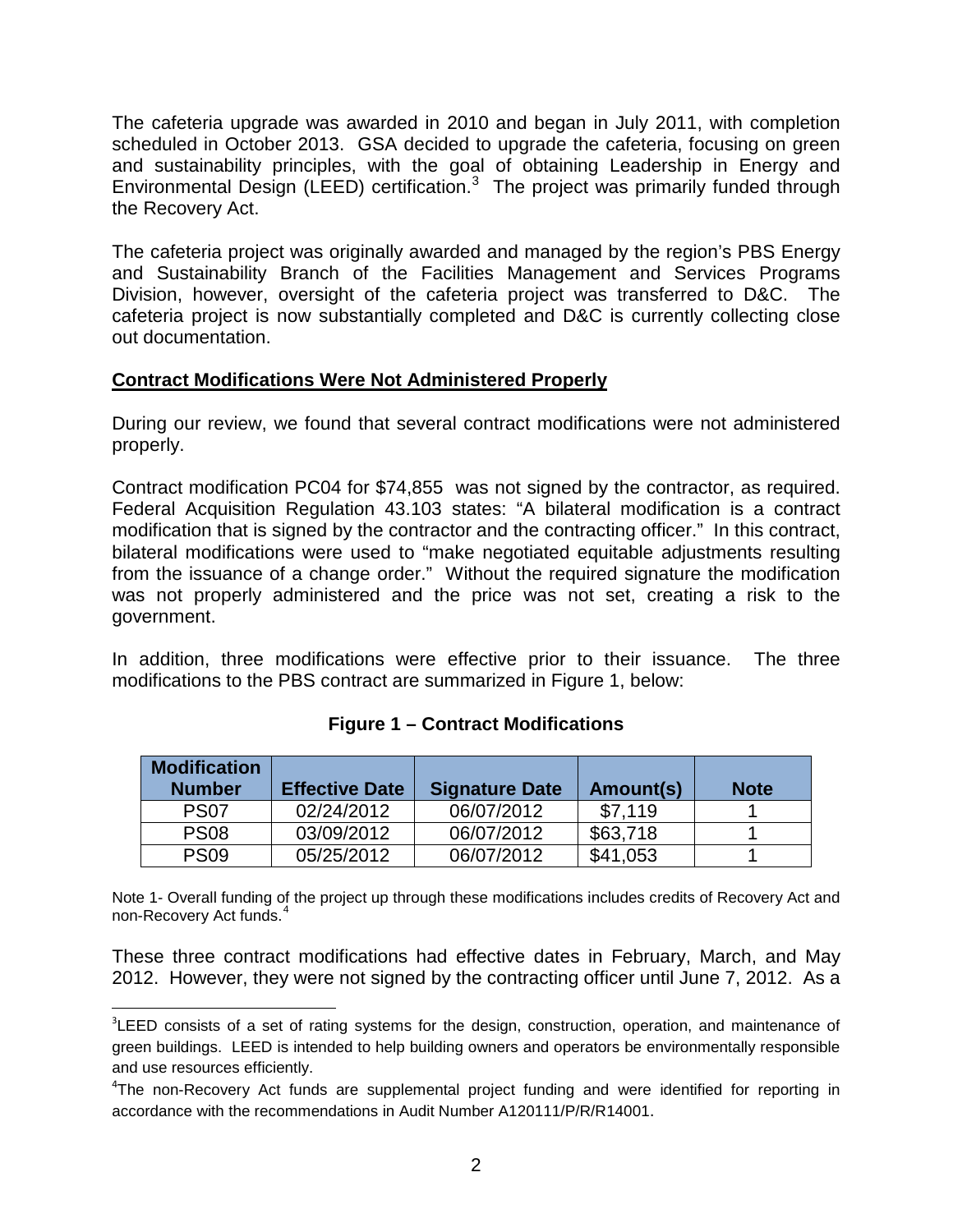result, the work was started before the modifications were formally approved and before funding for the work was obligated. Informally approving work puts GSA at risk because scope and costs of the modifications have not been agreed to in the contract and the funds are not available for the work.

## **Contract Files Missing Key Documents**

Several supporting documents were incomplete or missing from the contract file.

- In accordance with OMB guidance,<sup>[5](#page-2-0)</sup> Recovery Act building projects were required to be cost effective. Although the contracting file includes a LEED Project Checklist of the project build-out that made general references to incorporation of sustainable design and energy efficiency, we found no evidence of a green energy study or report that assessed the estimated energy savings or payback period for the project. The project shouldn't have been approved without an assessment that showed the project would be cost effective.
- There were two invoices with incomplete documentation. Each invoice should be supported by a receiving report and a PBS inspection report. Of the nine invoices reviewed, invoice 58 (for \$138,500) did not have an inspection report. Additionally, invoice 61 (for \$167,675) contained a PBS inspection report that was not signed by the Project Manager. These invoices should not have been paid as the inspection reports supporting the invoices were either missing or incomplete.

PBS officials in Region 9 concurred with our findings and provided either a plan to correct the deficiencies or a notification that their team has taken corrective action to address the deficiencies identified in our memorandum.

If you have any questions regarding this report, please contact me or any member of the audit team at the following:

| James Draxler   | Audit Manager     | james.draxler@gsaig.gov          | 415-522-2734 |
|-----------------|-------------------|----------------------------------|--------------|
| Jennifer Rutili | Auditor-In-Charge | <u>jennifer.rutili@gsaig.gov</u> | 312-353-6588 |

On behalf of the audit team, I would like to thank you and your staff for your assistance during this audit.

<span id="page-2-0"></span><sup>-&</sup>lt;br>5  $5$ M-09-15, Updated Implementing Guidance for the American Recovery And Reinvestment Act of 2009.